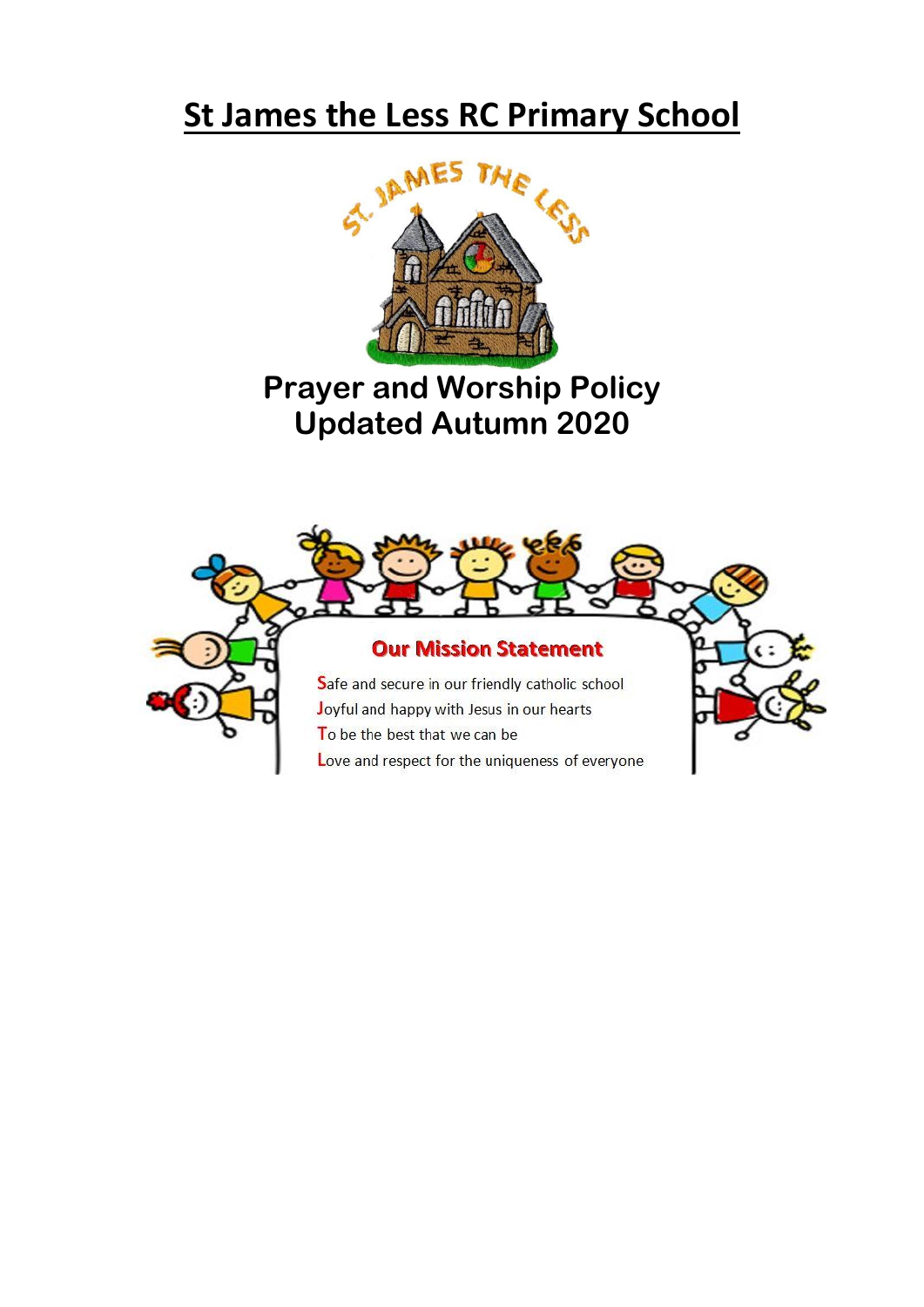## **Prayer and Worship Policy**

### **Aims**

Although there are obvious links with curriculum R.E. there is a clear timetable for prayer and worship, which is distinct from classroom R.E.

Through prayer and worship we:

- offer a range of opportunities for both collective worship and individual prayer;
- enrich our religious experience and encourage a mature response;
- offer opportunities for pupil leadership of and participation in class or whole school experiences of prayer and worship;
- promote and celebrate the partnership between school, home and parish.

## **Objectives**

Through prayer and worship we hope to develop:

- a sense of belonging to a community;
- a growing respect for places and objects associated with prayer and worship:
- an appreciation of the importance of prayer including the value of silence and reflection;
- a firm foundation for Liturgy;
- a desire to follow in the footsteps of Jesus, keeping Gospel values at the heart of everything.

Through collective worship we praise, ask and thank. We recognise who we are and we focus on life as a whole school community.

Prayer expresses what this school values. The content of prayer and worship in our school is a combination of themes integrated with the R.E. curriculum, crosscurricular learning experiences and Sacramental celebrations. It will take a variety of forms:

- collective and individual worship;
- pupil leadership and participation
- reflection and response;

in a variety of settings:

- the classroom;
- the hall;
- the Church;

and will involve different group settings:

- own class;
- whole school:
- KS groupings.